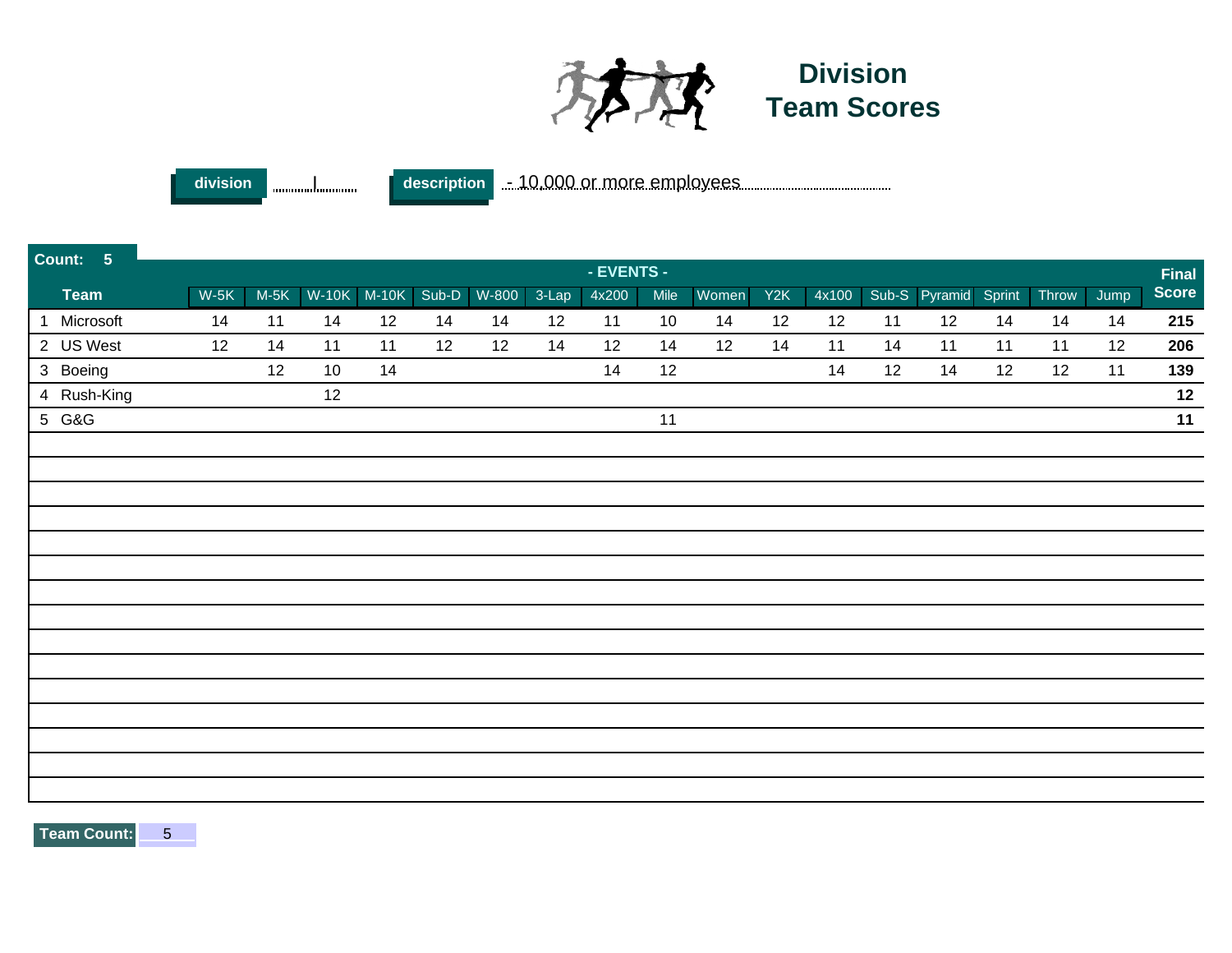

| event no     |                                                                                                                                                                                           | event id 01 - Women's 5K (I-F) |  |  |  |  |  |
|--------------|-------------------------------------------------------------------------------------------------------------------------------------------------------------------------------------------|--------------------------------|--|--|--|--|--|
| division     |                                                                                                                                                                                           |                                |  |  |  |  |  |
| event time   | $8:00$ am                                                                                                                                                                                 |                                |  |  |  |  |  |
| event name   | Women's 5K                                                                                                                                                                                | Final                          |  |  |  |  |  |
| event abbrev | $W-5K$                                                                                                                                                                                    | road race                      |  |  |  |  |  |
| <b>rules</b> | Unlimited number of runners per race, cross-country scoring in 5 yr age groups<br>with summed score of top 5 men/4 women finishers in any combination of age<br>groups determining place. |                                |  |  |  |  |  |

|   | place score | team          | track<br>time | (secs) | road<br>place | field<br>points |                          |
|---|-------------|---------------|---------------|--------|---------------|-----------------|--------------------------|
| ٠ | 14          | Microsoft (I) |               |        | 6.1           |                 | $\blacktriangle$         |
| 2 | 12          | US West (I)   |               |        | 6.2           |                 |                          |
|   |             |               |               |        |               |                 |                          |
|   |             |               |               |        |               |                 |                          |
|   |             |               |               |        |               |                 |                          |
|   |             |               |               |        |               |                 |                          |
|   |             |               |               |        |               |                 |                          |
|   |             |               |               |        |               |                 |                          |
|   |             |               |               |        |               |                 |                          |
|   |             |               |               |        |               |                 | $\overline{\phantom{a}}$ |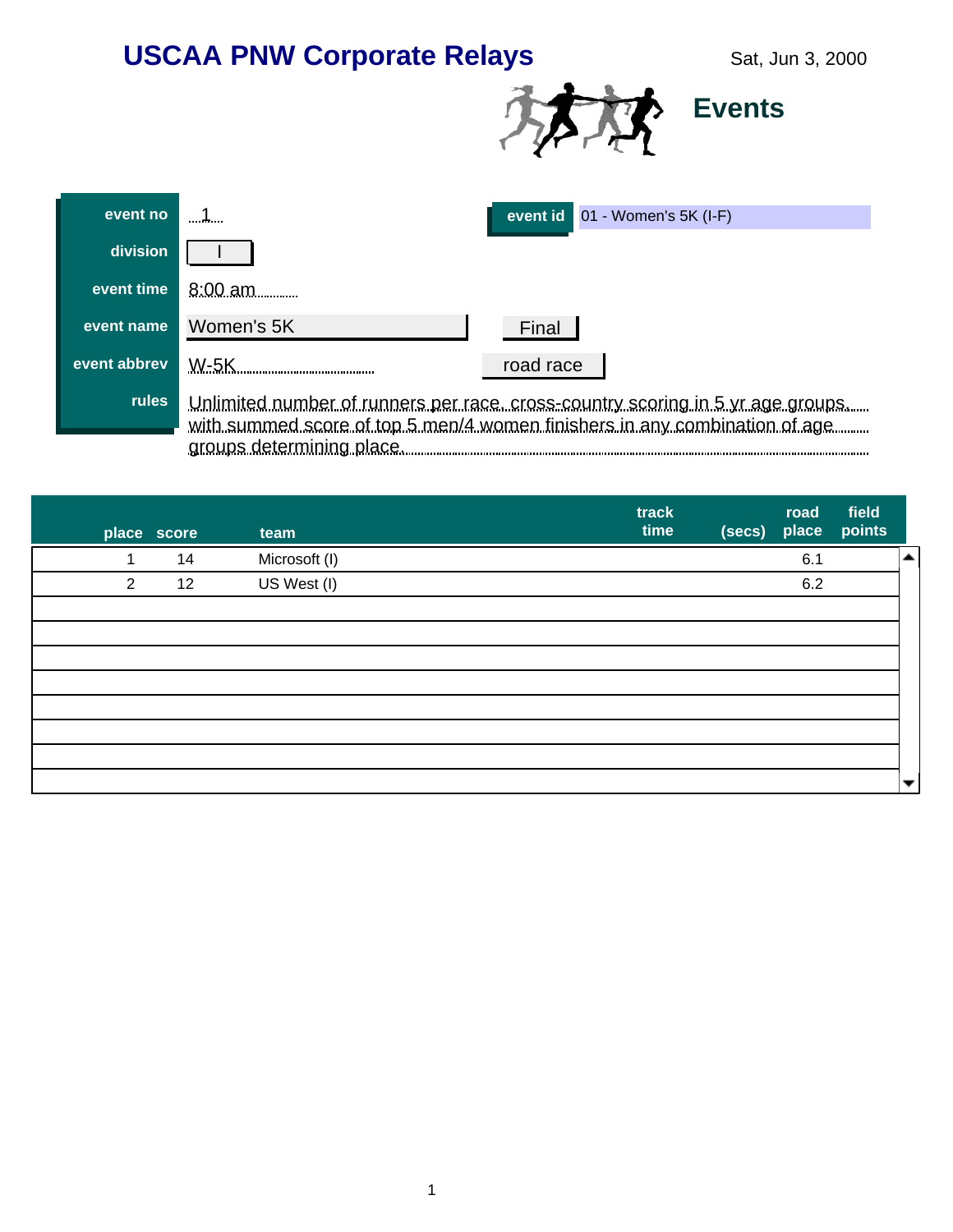

| event no     | 2                         | event id 02 - Men's 5K (I-F)                                                                                                                                 |
|--------------|---------------------------|--------------------------------------------------------------------------------------------------------------------------------------------------------------|
| division     |                           |                                                                                                                                                              |
| event time   | $8:00 \text{ am}$         |                                                                                                                                                              |
| event name   | Men's 5K                  | Final                                                                                                                                                        |
| event abbrev | $M-5K$                    | road race                                                                                                                                                    |
| <b>rules</b> | groups determining place. | Unlimited number of runners per race, cross-country scoring in 5 yr age groups<br>with summed score of top 5 men/4 women finishers in any combination of age |

|                | place score | team          | track<br>time | (secs) | road<br>place | field<br>points |                          |
|----------------|-------------|---------------|---------------|--------|---------------|-----------------|--------------------------|
|                | 14          | Boeing (I)    |               |        | 7             |                 | <b>A</b>                 |
| $\overline{2}$ | 12          | US West (I)   |               |        | 8             |                 |                          |
| 3              | 11          | Microsoft (I) |               |        | 9             |                 |                          |
|                |             |               |               |        |               |                 |                          |
|                |             |               |               |        |               |                 |                          |
|                |             |               |               |        |               |                 |                          |
|                |             |               |               |        |               |                 |                          |
|                |             |               |               |        |               |                 |                          |
|                |             |               |               |        |               |                 |                          |
|                |             |               |               |        |               |                 | $\overline{\phantom{a}}$ |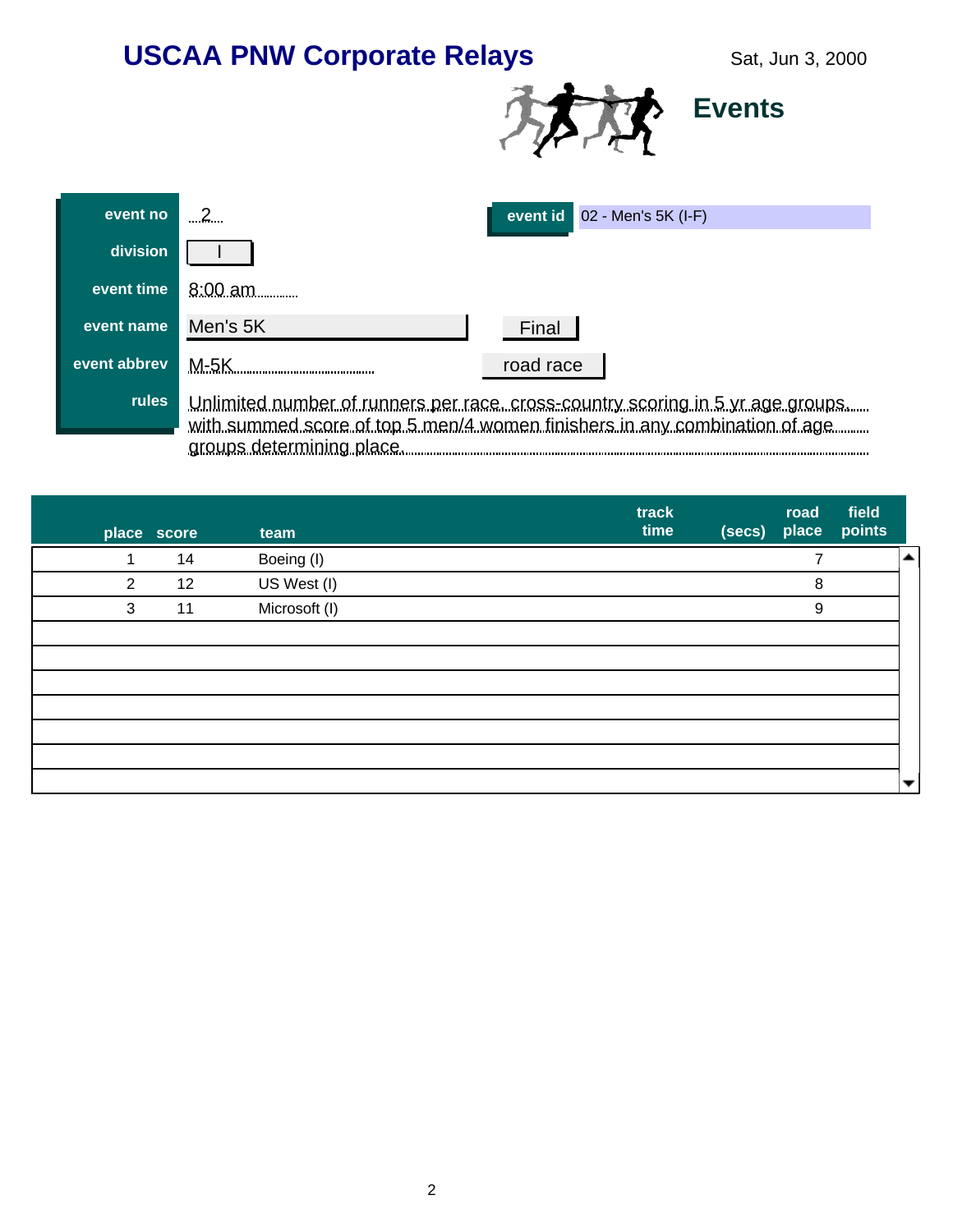

| event no     | 3                                                                                                                                                                                           | 03 - Women's 10K (I-F)<br>event id |  |  |  |  |
|--------------|---------------------------------------------------------------------------------------------------------------------------------------------------------------------------------------------|------------------------------------|--|--|--|--|
| division     |                                                                                                                                                                                             |                                    |  |  |  |  |
| event time   | $8:00$ am                                                                                                                                                                                   |                                    |  |  |  |  |
| event name   | Women's 10K                                                                                                                                                                                 | Final                              |  |  |  |  |
| event abbrev | $W-10K$                                                                                                                                                                                     | road race                          |  |  |  |  |
| <b>rules</b> | Unlimited number of runners per race, cross-country scoring in 10 yr age groups.<br>with summed score of top 3 men/2 women finishers in any combination of age<br>groups determining place. |                                    |  |  |  |  |

|                | place score | team          | track<br>time | (secs) | road<br>place  | field<br>points |                          |
|----------------|-------------|---------------|---------------|--------|----------------|-----------------|--------------------------|
| 1              | 14          | Microsoft (I) |               |        | $\overline{2}$ |                 | $\blacktriangle$         |
| $\overline{2}$ | 12          | Rush-King (I) |               |        | 3.1            |                 |                          |
| 3              | 11          | US West (I)   |               |        | 3.2            |                 |                          |
| 4              | 10          | Boeing (I)    |               |        | $\overline{5}$ |                 |                          |
|                |             |               |               |        |                |                 |                          |
|                |             |               |               |        |                |                 |                          |
|                |             |               |               |        |                |                 |                          |
|                |             |               |               |        |                |                 |                          |
|                |             |               |               |        |                |                 |                          |
|                |             |               |               |        |                |                 | $\overline{\phantom{a}}$ |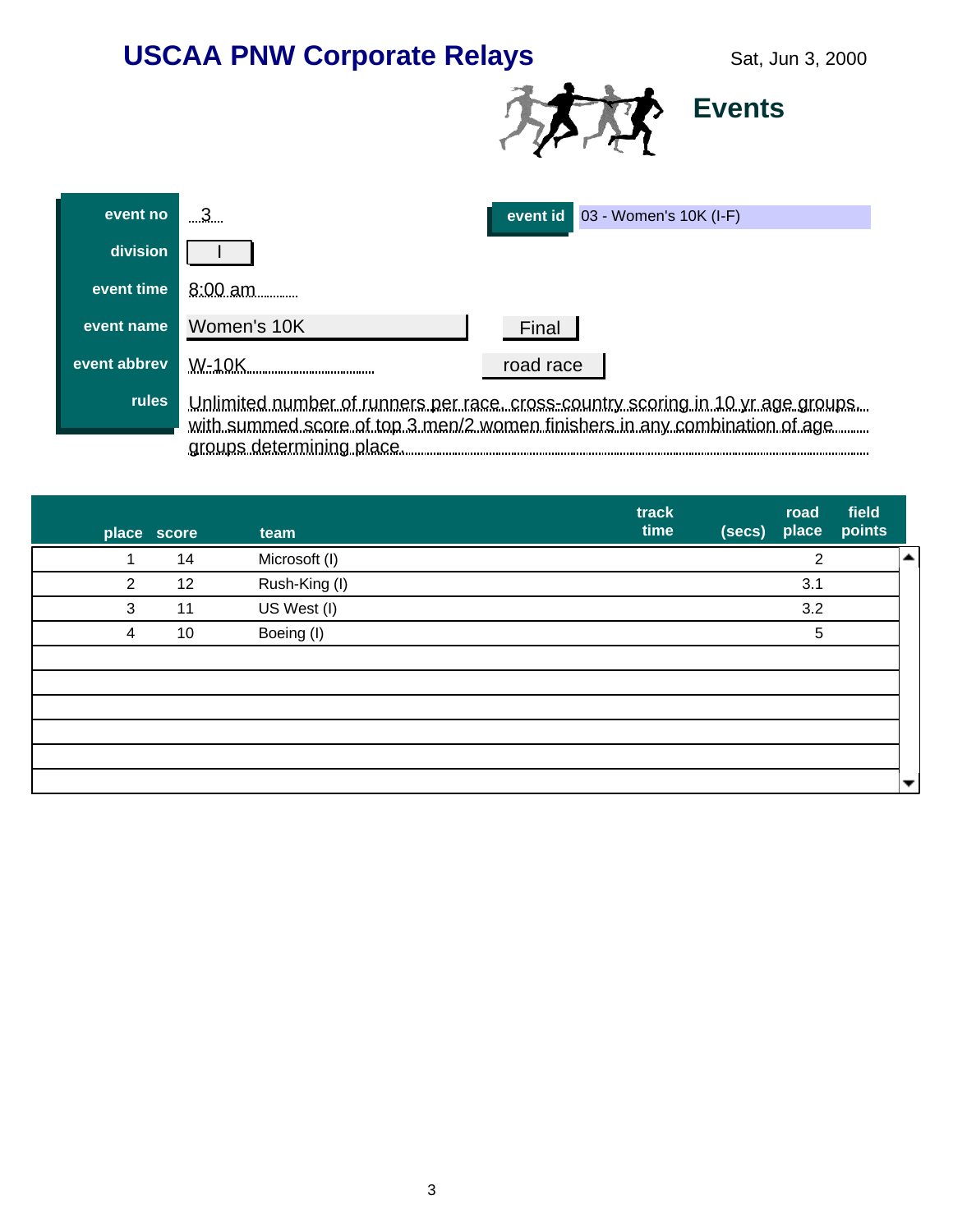

| event no     |                           | event $id$ 04 - Men's 10K (I-F)                                                                                                                                |
|--------------|---------------------------|----------------------------------------------------------------------------------------------------------------------------------------------------------------|
| division     |                           |                                                                                                                                                                |
| event time   | $8:00$ am                 |                                                                                                                                                                |
| event name   | Men's 10K                 | Final                                                                                                                                                          |
| event abbrev | $M-10K$                   | road race                                                                                                                                                      |
| <b>rules</b> | groups determining place. | Unlimited number of runners per race, cross-country scoring in 10 yr age groups,<br>with summed score of top 3 men/2 women finishers in any combination of age |

|                | place score | team          | track<br>time | (secs) | road<br>place | field<br>points |                          |
|----------------|-------------|---------------|---------------|--------|---------------|-----------------|--------------------------|
| ۸              | 14          | Boeing (I)    |               |        | 4.1           |                 | $\blacktriangle$         |
| $\overline{2}$ | 12          | Microsoft (I) |               |        | 4.2           |                 |                          |
| $\sqrt{3}$     | 11          | US West (I)   |               |        | 9             |                 |                          |
|                |             |               |               |        |               |                 |                          |
|                |             |               |               |        |               |                 |                          |
|                |             |               |               |        |               |                 |                          |
|                |             |               |               |        |               |                 |                          |
|                |             |               |               |        |               |                 |                          |
|                |             |               |               |        |               |                 |                          |
|                |             |               |               |        |               |                 | $\overline{\phantom{a}}$ |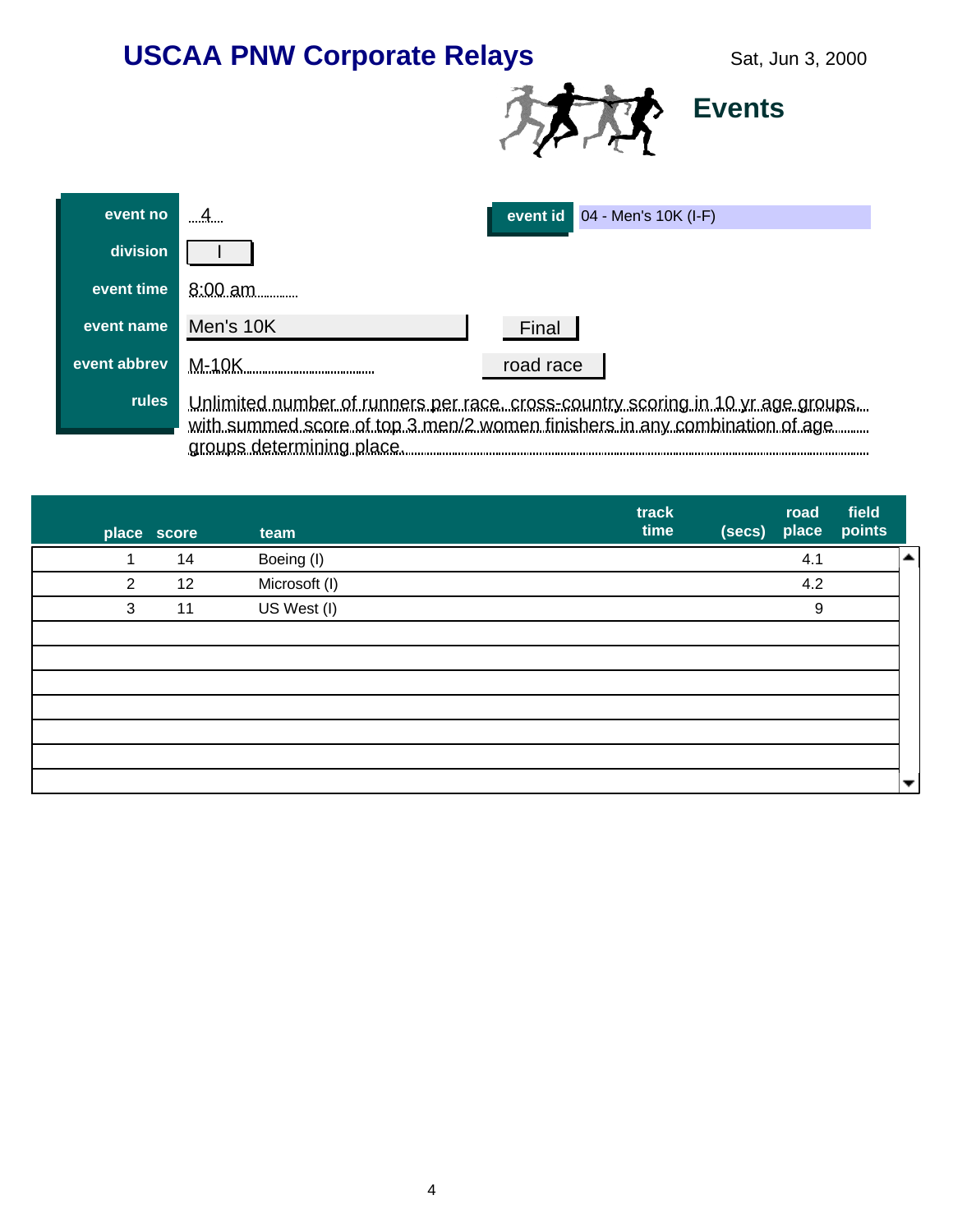

| event no     | event id 05 - Sub-Master's Distance Relay (I-F)                                                                                                                                       |  |  |  |  |  |  |
|--------------|---------------------------------------------------------------------------------------------------------------------------------------------------------------------------------------|--|--|--|--|--|--|
| division     |                                                                                                                                                                                       |  |  |  |  |  |  |
| event time   | $9:30$ am                                                                                                                                                                             |  |  |  |  |  |  |
| event name   | Sub-Master's Distance Relay<br>Final                                                                                                                                                  |  |  |  |  |  |  |
| event abbrev | track event<br>Sub-D                                                                                                                                                                  |  |  |  |  |  |  |
| <b>rules</b> | Four runners, all 30 years of age or older, with at least one female AND two<br>runners age 35 or older (in addition to the one female), running in order: 800,<br>400. 1200 and 1600 |  |  |  |  |  |  |

|                | place score | team          | track<br>time | (secs) | road<br>place | field<br>points |                          |
|----------------|-------------|---------------|---------------|--------|---------------|-----------------|--------------------------|
| ٠              | 14          | Microsoft (I) | 12:24.98      | 744.98 |               |                 | $\blacktriangle$         |
| $\overline{2}$ | 12          | US West (I)   | 12:30.81      | 750.81 |               |                 |                          |
|                |             |               |               |        |               |                 |                          |
|                |             |               |               |        |               |                 |                          |
|                |             |               |               |        |               |                 |                          |
|                |             |               |               |        |               |                 |                          |
|                |             |               |               |        |               |                 |                          |
|                |             |               |               |        |               |                 |                          |
|                |             |               |               |        |               |                 |                          |
|                |             |               |               |        |               |                 | $\overline{\phantom{a}}$ |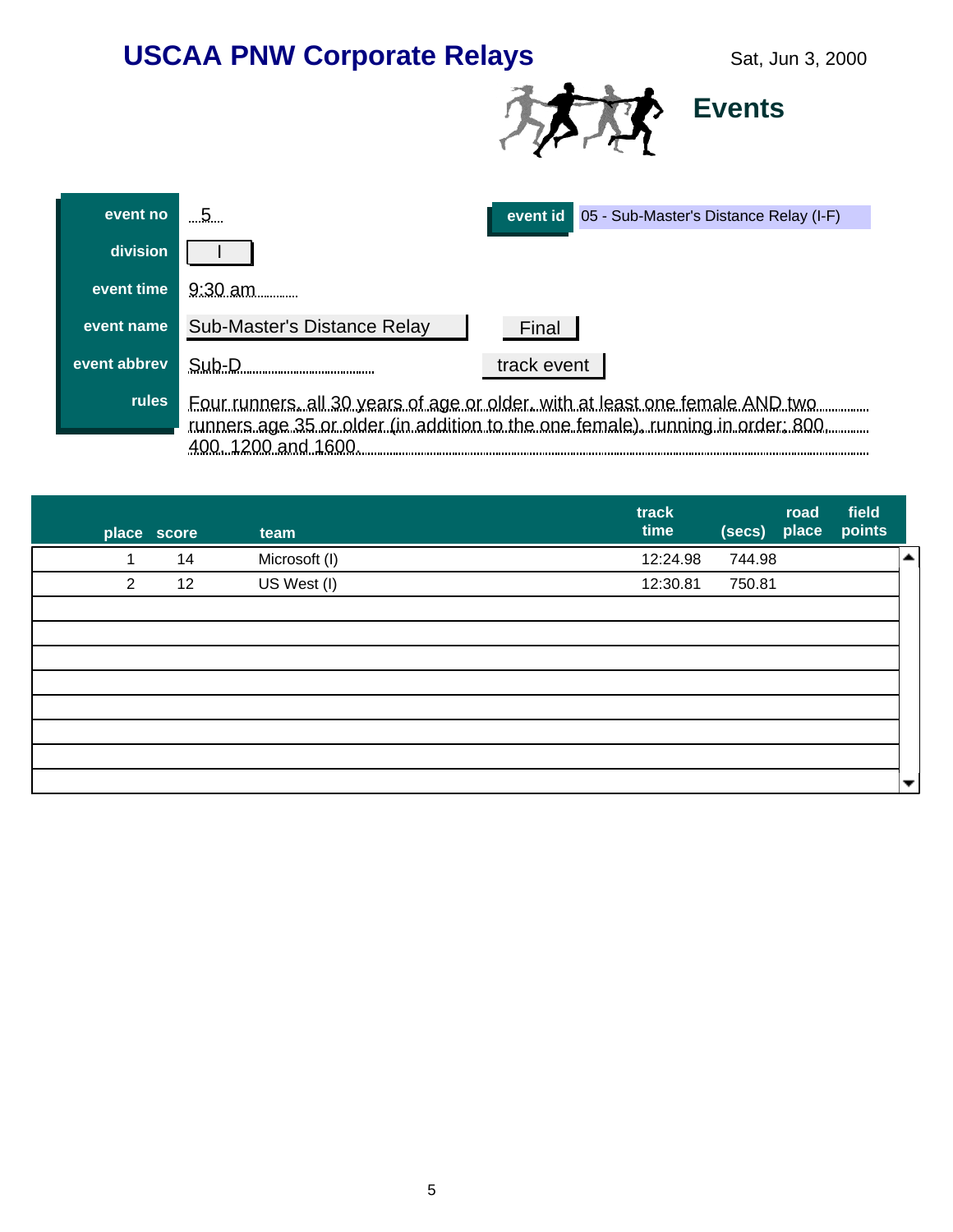

| event no     | 6                                  | event id 06 - Women's 800m (I-F)                                             |
|--------------|------------------------------------|------------------------------------------------------------------------------|
| division     |                                    |                                                                              |
| event time   | 9:55 am                            |                                                                              |
| event name   | Women's 800m                       | Final                                                                        |
| event abbrev | W-800                              | track event                                                                  |
| <b>rules</b> | of both runners determining place. | Two female runners, each running 800m at the same time, with the summed time |

|                | place score | team          | track<br>time | (secs) | road<br>place | field<br>points |                          |
|----------------|-------------|---------------|---------------|--------|---------------|-----------------|--------------------------|
| 4              | 14          | Microsoft (I) | 5:47.53       | 347.53 |               |                 | $\blacktriangle$         |
| $\overline{2}$ | 12          | US West (I)   | 5:50.32       | 350.32 |               |                 |                          |
|                |             |               |               |        |               |                 |                          |
|                |             |               |               |        |               |                 |                          |
|                |             |               |               |        |               |                 |                          |
|                |             |               |               |        |               |                 |                          |
|                |             |               |               |        |               |                 |                          |
|                |             |               |               |        |               |                 |                          |
|                |             |               |               |        |               |                 |                          |
|                |             |               |               |        |               |                 | $\overline{\phantom{a}}$ |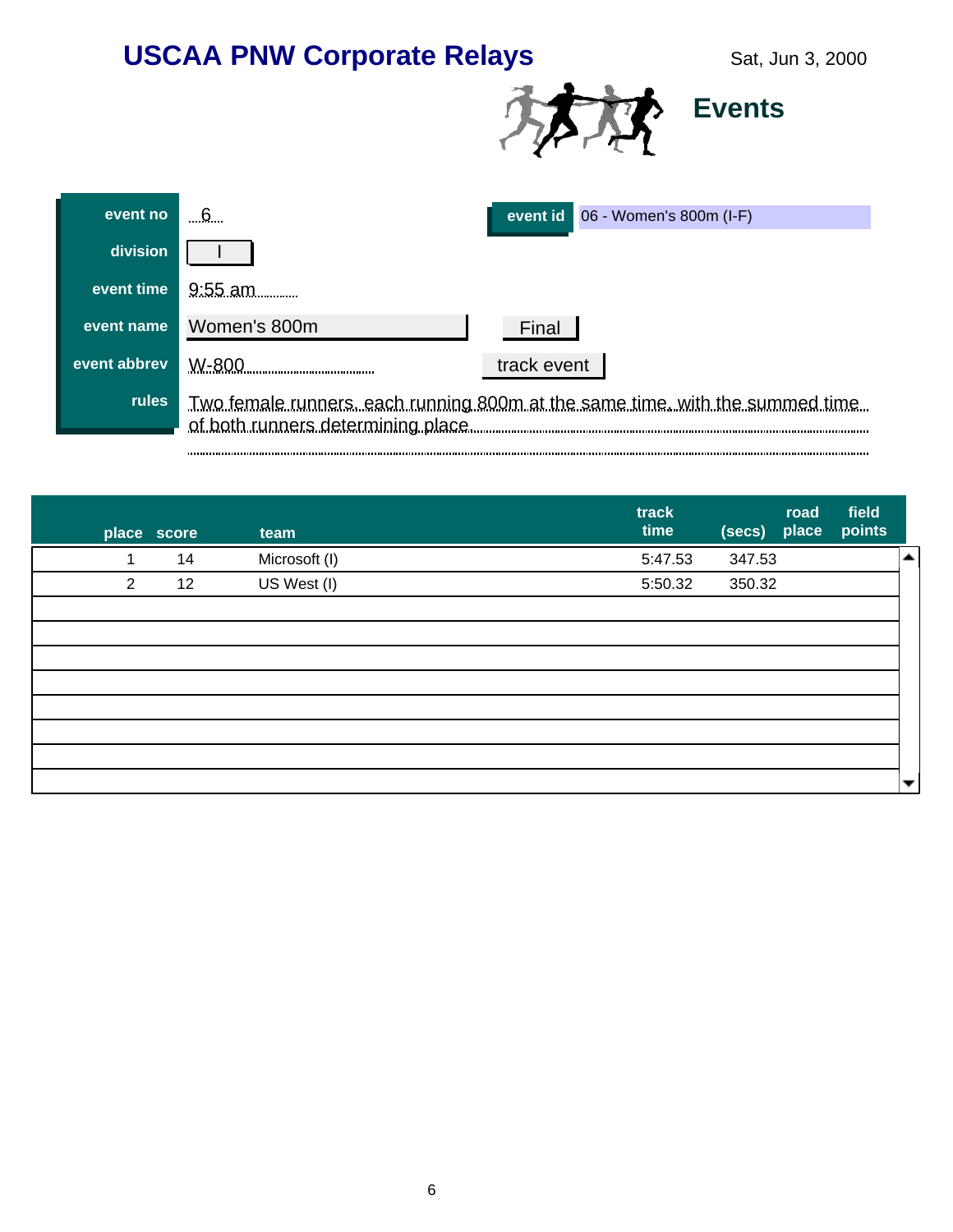

| event no     |              | event id 07 - 3 Lap Sprint Relay (I-F)<br>.                                      |
|--------------|--------------|----------------------------------------------------------------------------------|
|              | division     |                                                                                  |
| event time   |              | 10:05 am                                                                         |
| event name   |              | 3 Lap Sprint Relay<br>Final                                                      |
| event abbrev |              | track event<br>3-Lap                                                             |
|              | <b>rules</b> | Four runners, with at least one female, running in order; 200, 200, 400 and 400. |
|              |              |                                                                                  |

|                | place score | team          | track<br>time | (secs) | road<br>place | field<br>points |                          |
|----------------|-------------|---------------|---------------|--------|---------------|-----------------|--------------------------|
| 1              | 14          | US West (I)   | 2:48.93       | 168.93 |               |                 | $\blacktriangle$         |
| $\overline{2}$ | 12          | Microsoft (I) | 2:50.11       | 170.11 |               |                 |                          |
|                |             |               |               |        |               |                 |                          |
|                |             |               |               |        |               |                 |                          |
|                |             |               |               |        |               |                 |                          |
|                |             |               |               |        |               |                 |                          |
|                |             |               |               |        |               |                 |                          |
|                |             |               |               |        |               |                 |                          |
|                |             |               |               |        |               |                 |                          |
|                |             |               |               |        |               |                 | $\overline{\phantom{a}}$ |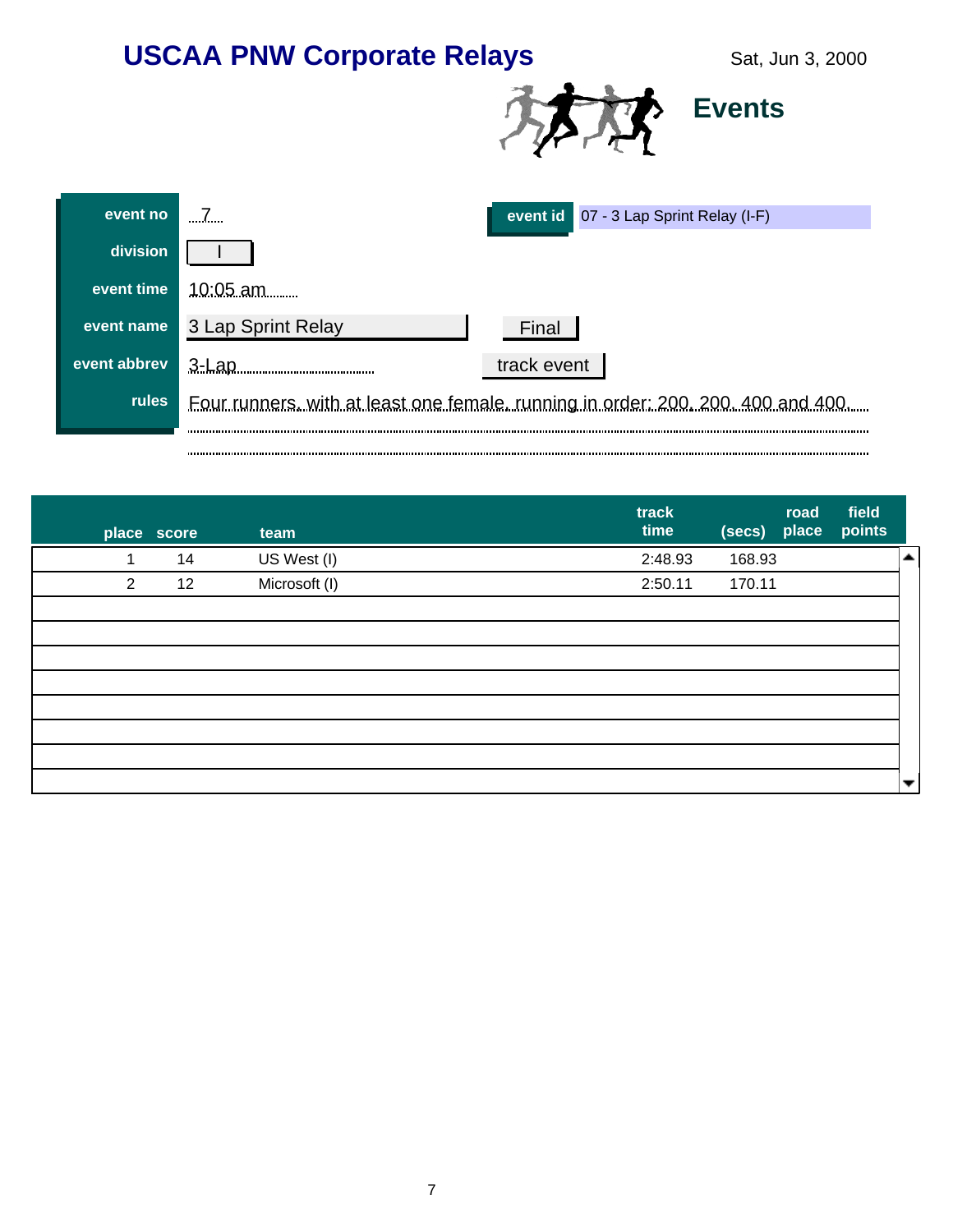

| event no     | 8                                                                                                                                                               | event $id$ 08 - 4x200m Relay (I-F) |  |  |  |  |
|--------------|-----------------------------------------------------------------------------------------------------------------------------------------------------------------|------------------------------------|--|--|--|--|
| division     |                                                                                                                                                                 |                                    |  |  |  |  |
| event time   | $10:15$ am                                                                                                                                                      |                                    |  |  |  |  |
| event name   | 4x200m Relay                                                                                                                                                    | Final                              |  |  |  |  |
| event abbrev | 4x200                                                                                                                                                           | track event                        |  |  |  |  |
| <b>rules</b> | Four runners each running a 200m in the following order: First runner must be<br>age 40 or older, second runner must be age 50 or older, third runner must be a |                                    |  |  |  |  |

|                | place score | team          | track<br>time |         | (secs) | road<br>place | field<br>points |                          |
|----------------|-------------|---------------|---------------|---------|--------|---------------|-----------------|--------------------------|
| 1              | 14          | Boeing (I)    |               | 1:51.95 | 111.95 |               |                 | $\Delta$                 |
| $\overline{2}$ | 12          | US West (I)   | 1:59          |         | 119    |               |                 |                          |
| 3              | 11          | Microsoft (I) |               | 2:04.43 | 124.43 |               |                 |                          |
|                |             |               |               |         |        |               |                 |                          |
|                |             |               |               |         |        |               |                 |                          |
|                |             |               |               |         |        |               |                 |                          |
|                |             |               |               |         |        |               |                 |                          |
|                |             |               |               |         |        |               |                 |                          |
|                |             |               |               |         |        |               |                 |                          |
|                |             |               |               |         |        |               |                 | $\overline{\phantom{a}}$ |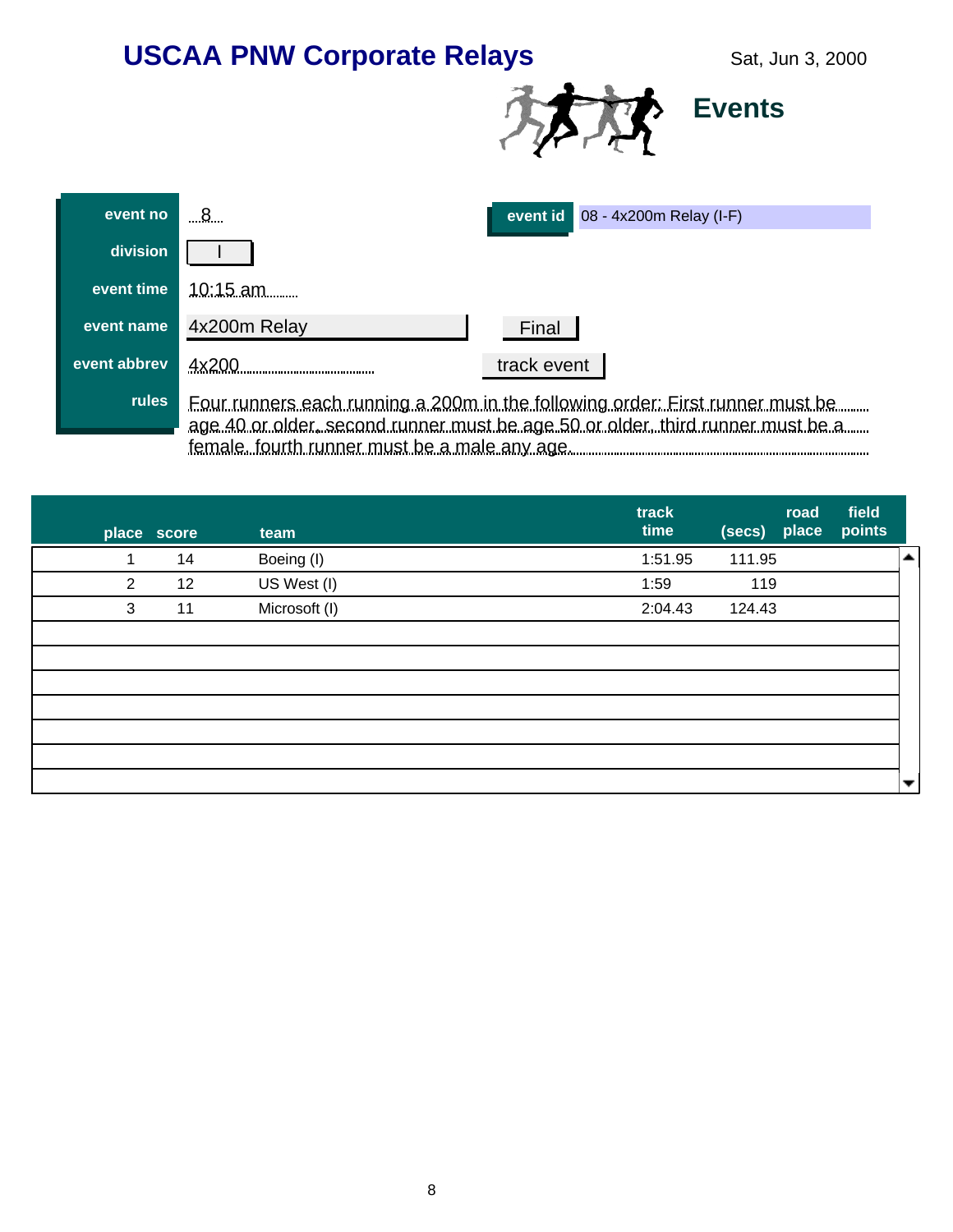

| event no     | 9                                                                                                                 | event id 09 - Men's Mile (I-F) |  |
|--------------|-------------------------------------------------------------------------------------------------------------------|--------------------------------|--|
| division     |                                                                                                                   |                                |  |
| event time   | 10:25 am                                                                                                          |                                |  |
| event name   | Men's Mile                                                                                                        | Final                          |  |
| event abbrev | Mile                                                                                                              | track event                    |  |
| <b>rules</b> | Two male runners, each running 1600m at the same time, with the summed time<br>of both runners determining place. |                                |  |

|                | place score | team          | track<br>time | (secs) | road<br>place | field<br>points |                          |
|----------------|-------------|---------------|---------------|--------|---------------|-----------------|--------------------------|
| 1              | 14          | US West (I)   | 10:19.3       | 619.3  |               |                 | -                        |
| $\overline{2}$ | 12          | Boeing (I)    | 10:37.72      | 637.72 |               |                 |                          |
| 3              | 11          | G&G (I)       | 10:42.83      | 642.83 |               |                 |                          |
| 4              | 10          | Microsoft (I) | 11:46.88      | 706.88 |               |                 |                          |
|                |             |               |               |        |               |                 |                          |
|                |             |               |               |        |               |                 |                          |
|                |             |               |               |        |               |                 |                          |
|                |             |               |               |        |               |                 |                          |
|                |             |               |               |        |               |                 |                          |
|                |             |               |               |        |               |                 | $\overline{\phantom{a}}$ |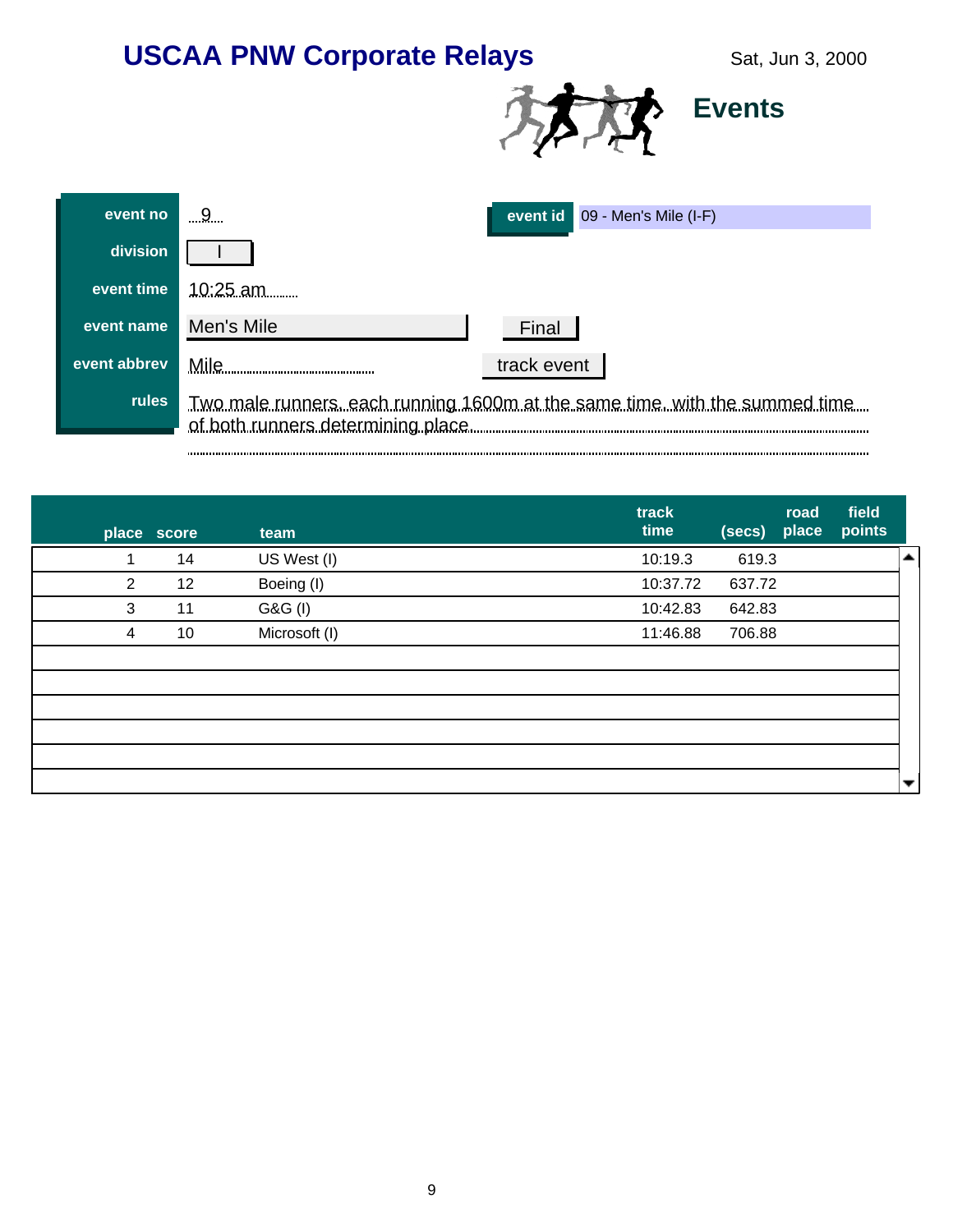

| event no     | $\overline{10}$<br>event id 10 - Women's Relay (I-F)                                                |  |  |  |  |
|--------------|-----------------------------------------------------------------------------------------------------|--|--|--|--|
| division     |                                                                                                     |  |  |  |  |
| event time   | $10:35$ am                                                                                          |  |  |  |  |
| event name   | Women's Relay<br>Final                                                                              |  |  |  |  |
| event abbrev | track event<br>Women                                                                                |  |  |  |  |
| <b>rules</b> | Three female runners whose combined age is 90 years or more, running in order;<br>800, 400 and 400. |  |  |  |  |

|   | place score | team          | track<br>time | road<br>place<br>(secs) | field<br>points          |  |
|---|-------------|---------------|---------------|-------------------------|--------------------------|--|
| 1 | 14          | Microsoft (I) | 5:31.62       | 331.62                  | $\blacktriangle$         |  |
| 2 | 12          | US West (I)   | 6:50.76       | 410.76                  |                          |  |
|   |             |               |               |                         |                          |  |
|   |             |               |               |                         |                          |  |
|   |             |               |               |                         |                          |  |
|   |             |               |               |                         |                          |  |
|   |             |               |               |                         |                          |  |
|   |             |               |               |                         |                          |  |
|   |             |               |               |                         |                          |  |
|   |             |               |               |                         | $\overline{\phantom{a}}$ |  |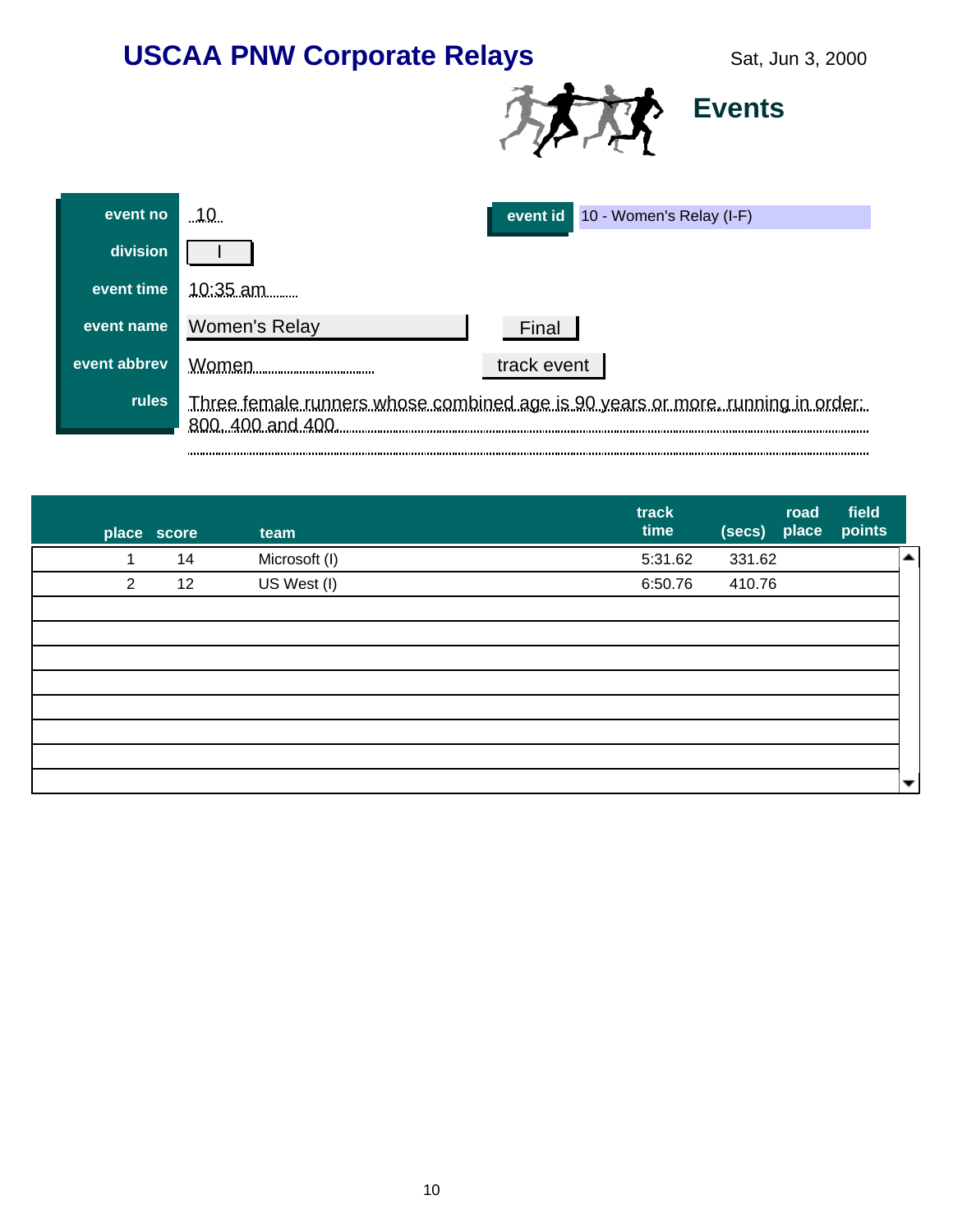

| event no     | .11                                                                                                                                                             | event id 11 - Y2K Relay (I-F) |  |  |  |
|--------------|-----------------------------------------------------------------------------------------------------------------------------------------------------------------|-------------------------------|--|--|--|
| division     |                                                                                                                                                                 |                               |  |  |  |
| event time   | $10:45$ am                                                                                                                                                      |                               |  |  |  |
| event name   | <b>Y2K Relay</b>                                                                                                                                                | Final                         |  |  |  |
| event abbrev | Y <sub>2</sub> K                                                                                                                                                | track event                   |  |  |  |
| <b>rules</b> | Three runners including one female, all over age 40 and one over age 50 in manuscript<br>addition to the one female runner, running in order: 800, 800 and 400. |                               |  |  |  |

|                | place score | team          | track<br>time | (secs) | road<br>place | field<br>points |                          |
|----------------|-------------|---------------|---------------|--------|---------------|-----------------|--------------------------|
|                | 14          | US West (I)   | 6:12.81       | 372.81 |               |                 | -                        |
| $\overline{2}$ | 12          | Microsoft (I) | 7:14.56       | 434.56 |               |                 |                          |
|                |             |               |               |        |               |                 |                          |
|                |             |               |               |        |               |                 |                          |
|                |             |               |               |        |               |                 |                          |
|                |             |               |               |        |               |                 |                          |
|                |             |               |               |        |               |                 |                          |
|                |             |               |               |        |               |                 |                          |
|                |             |               |               |        |               |                 |                          |
|                |             |               |               |        |               |                 | $\overline{\phantom{a}}$ |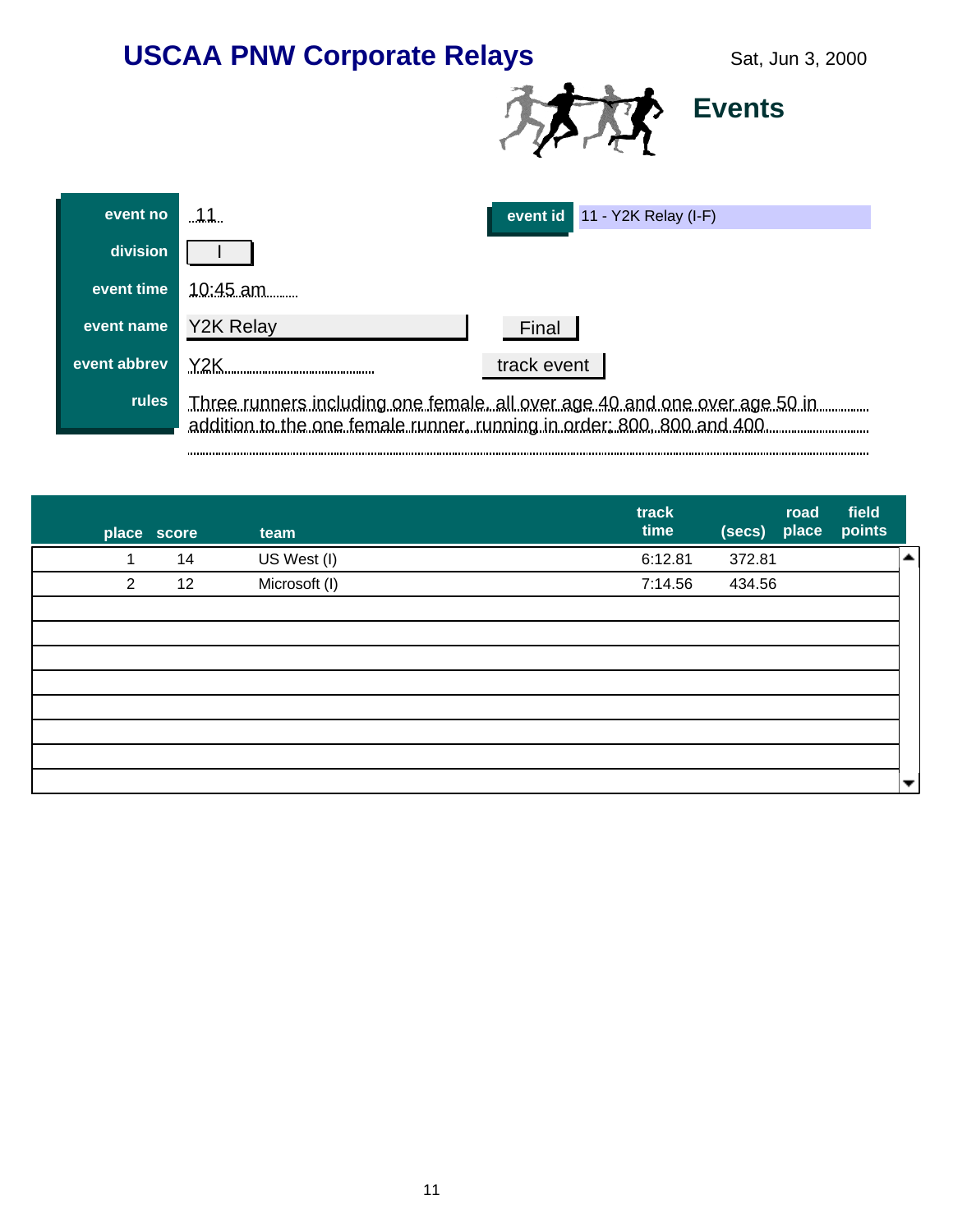

| event no     | .12                                                                                                                              | event $id \mid 12 - 4x100m$ Relay (I-F) |  |  |  |
|--------------|----------------------------------------------------------------------------------------------------------------------------------|-----------------------------------------|--|--|--|
| division     |                                                                                                                                  |                                         |  |  |  |
| event time   | $11:00$ am                                                                                                                       |                                         |  |  |  |
| event name   | 4x100m Relay                                                                                                                     | Final                                   |  |  |  |
| event abbrev | 4x100                                                                                                                            | track event                             |  |  |  |
| <b>rules</b> | Four runners, two male and two female, each running 100 meters in any order<br>One male and one female must each be over age 40. |                                         |  |  |  |

|                | place score | team          | track<br>time | (secs) | road<br>place | field<br>points |                          |
|----------------|-------------|---------------|---------------|--------|---------------|-----------------|--------------------------|
| 1              | 14          | Boeing (I)    | 52.61         | 52.61  |               |                 | ▲                        |
| $\overline{2}$ | 12          | Microsoft (I) | 59.69         | 59.69  |               |                 |                          |
| 3              | 11          | US West (I)   | 1:21.27       | 81.27  |               |                 |                          |
|                |             |               |               |        |               |                 |                          |
|                |             |               |               |        |               |                 |                          |
|                |             |               |               |        |               |                 |                          |
|                |             |               |               |        |               |                 |                          |
|                |             |               |               |        |               |                 |                          |
|                |             |               |               |        |               |                 |                          |
|                |             |               |               |        |               |                 | $\overline{\phantom{a}}$ |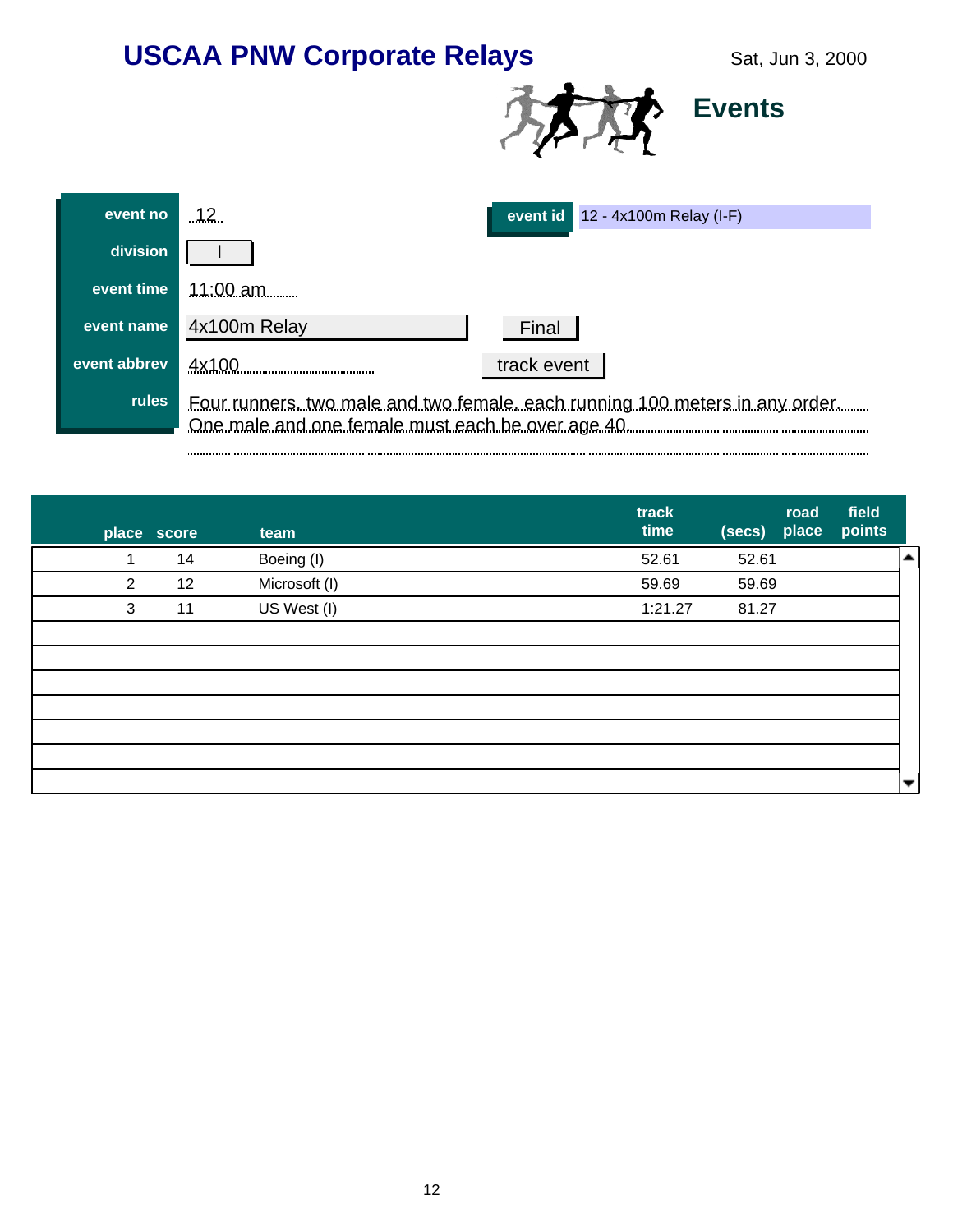

| event no     | 13.<br>event id 13 - Sub-Master's Sprint Relay (I-F)                                                                                                              |
|--------------|-------------------------------------------------------------------------------------------------------------------------------------------------------------------|
| division     |                                                                                                                                                                   |
| event time   | $11:10$ am                                                                                                                                                        |
| event name   | <b>Sub-Master's Sprint Relay</b><br>Final                                                                                                                         |
| event abbrev | Sub-S<br>track event                                                                                                                                              |
| <b>rules</b> | Four runners, all 30 years of age or older, with at least one female AND two<br>runners 35 or older in addition to the minimum one female, running in order: 200, |
|              | 200, 400 and 800.                                                                                                                                                 |

|                | place score | team          | track<br>time | (secs) | road<br>place | field<br>points |                          |
|----------------|-------------|---------------|---------------|--------|---------------|-----------------|--------------------------|
| 1              | 14          | US West (I)   | 4:05          | 245    |               |                 | $\Delta \mathbf{r}$      |
| $\overline{2}$ | 12          | Boeing (I)    | 4:44.36       | 284.36 |               |                 |                          |
| 3              | 11          | Microsoft (I) | 5:05.69       | 305.69 |               |                 |                          |
|                |             |               |               |        |               |                 |                          |
|                |             |               |               |        |               |                 |                          |
|                |             |               |               |        |               |                 |                          |
|                |             |               |               |        |               |                 |                          |
|                |             |               |               |        |               |                 |                          |
|                |             |               |               |        |               |                 |                          |
|                |             |               |               |        |               |                 | $\overline{\phantom{a}}$ |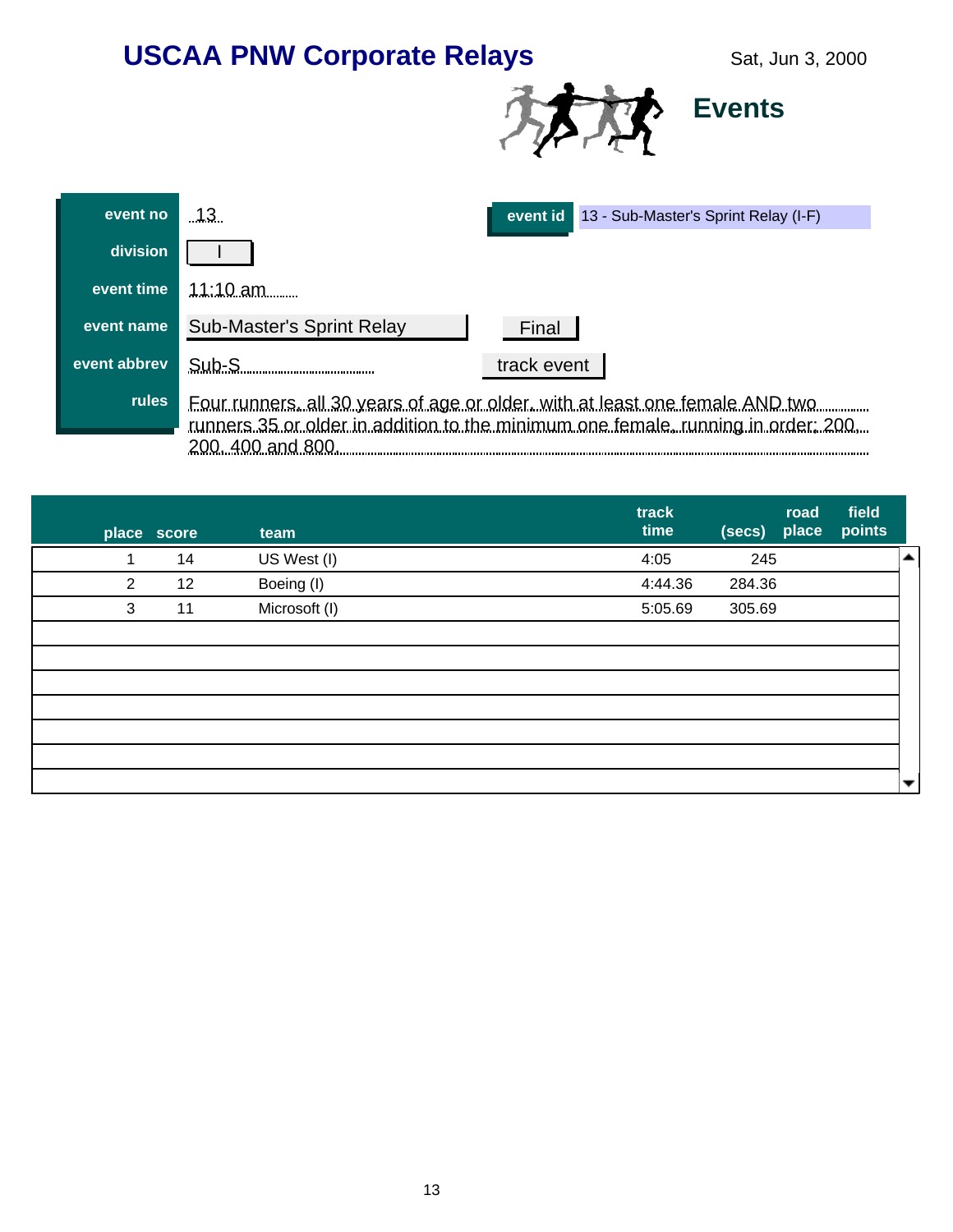

| event no     | event id 14 - Pyramid Relay (I-F)<br>.14.                                                 |
|--------------|-------------------------------------------------------------------------------------------|
| division     |                                                                                           |
| event time   | 11:20 am                                                                                  |
| event name   | <b>Pyramid Relay</b><br>Final                                                             |
| event abbrev | track event                                                                               |
| rules        | Five runners, with at least two females, running in order: 400, 800, 1200, 800 and<br>400 |
|              |                                                                                           |

|   | place score | team          | track<br>time | (secs) | road<br>place | field<br>points |                          |
|---|-------------|---------------|---------------|--------|---------------|-----------------|--------------------------|
| 1 | 14          | Boeing (I)    | 11:25.07      | 685.07 |               |                 | $\blacktriangle$         |
| 2 | 12          | Microsoft (I) | 11:27.46      | 687.46 |               |                 |                          |
| 3 | 11          | US West (I)   | 12:22.7       | 742.7  |               |                 |                          |
|   |             |               |               |        |               |                 |                          |
|   |             |               |               |        |               |                 |                          |
|   |             |               |               |        |               |                 |                          |
|   |             |               |               |        |               |                 |                          |
|   |             |               |               |        |               |                 |                          |
|   |             |               |               |        |               |                 |                          |
|   |             |               |               |        |               |                 | $\overline{\phantom{a}}$ |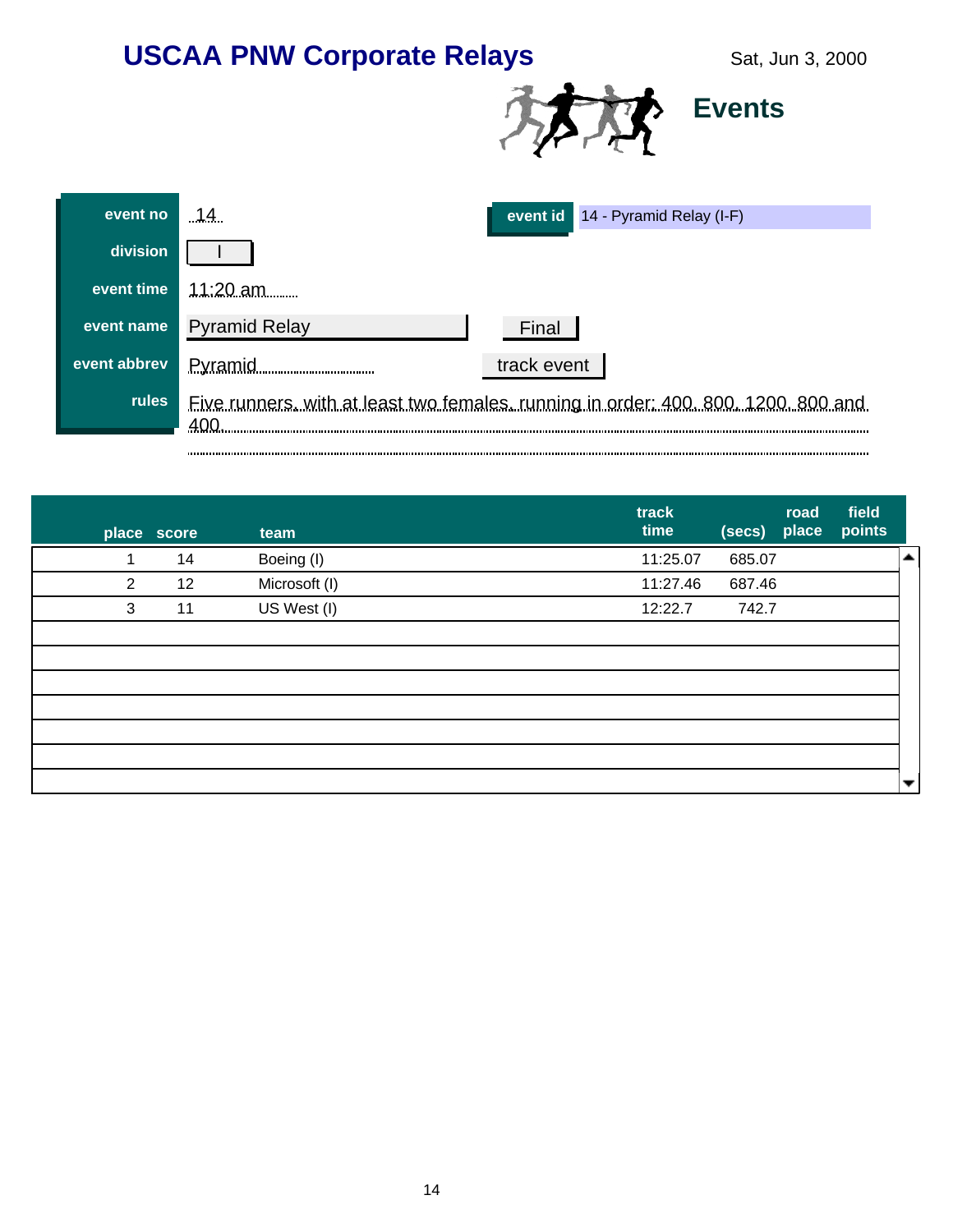

| event no     | 15.<br>event id 15 - Sprint Relay (I-F)                                                                                                                             |
|--------------|---------------------------------------------------------------------------------------------------------------------------------------------------------------------|
| division     |                                                                                                                                                                     |
| event time   | $11:50$ am                                                                                                                                                          |
| event name   | <b>Sprint Relay</b><br>Final                                                                                                                                        |
| event abbrev | track event<br><u>Sprint</u> _________________                                                                                                                      |
| <b>rules</b> | Six runners, with at least two females AND one runner 40 years of age or older in<br>addition to the minimum two females, running in order; 200, 200, 400, 400, 200 |

|                | place score | team          | track<br>time | road<br>place<br>(secs) | field<br>points |                          |
|----------------|-------------|---------------|---------------|-------------------------|-----------------|--------------------------|
| 1              | 14          | Microsoft (I) | 3:56.88       | 236.88                  |                 | $\Delta$                 |
| $\overline{2}$ | 12          | Boeing (I)    | 3:59.28       | 239.28                  |                 |                          |
| 3              | 11          | US West (I)   | 4:02.69       | 242.69                  |                 |                          |
|                |             |               |               |                         |                 |                          |
|                |             |               |               |                         |                 |                          |
|                |             |               |               |                         |                 |                          |
|                |             |               |               |                         |                 |                          |
|                |             |               |               |                         |                 |                          |
|                |             |               |               |                         |                 |                          |
|                |             |               |               |                         |                 | $\overline{\phantom{a}}$ |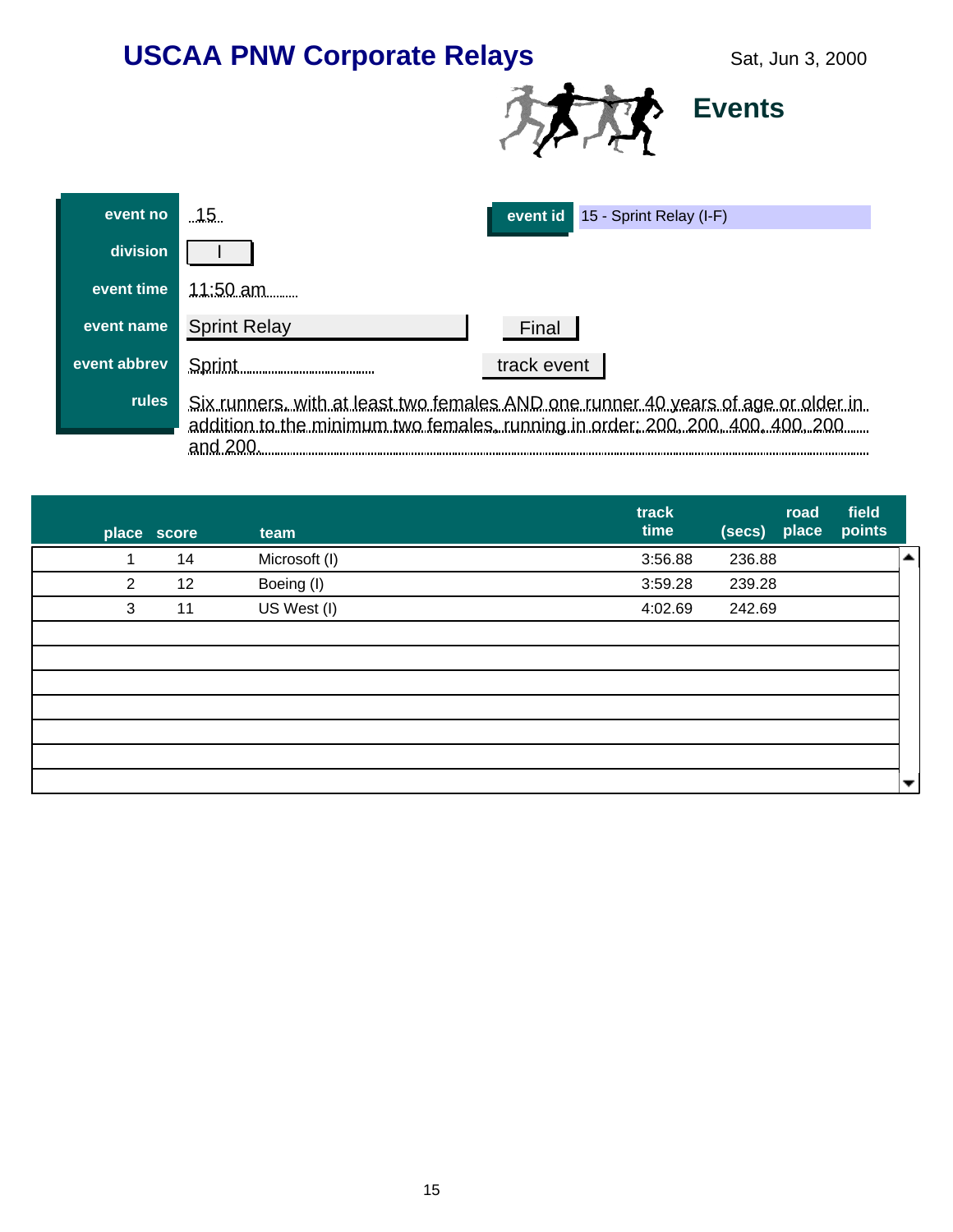

| event no     | .16                      | event id 16 - Team Throw (I-F)                                                                                                                            |
|--------------|--------------------------|-----------------------------------------------------------------------------------------------------------------------------------------------------------|
| division     |                          |                                                                                                                                                           |
| event time   | $9:30$ am                |                                                                                                                                                           |
| event name   | <b>Team Throw</b>        | Final                                                                                                                                                     |
| event abbrev | Throw                    | field event                                                                                                                                               |
| rules        | athletes do both throws) | Unlimited number of throwers, decathlon scoring based on age and gender<br>adjusted scale, with summed score of two best athletes determining place (same |

|                | place score | team          | track<br>time | (secs) | road<br>place | field<br>points               |                          |
|----------------|-------------|---------------|---------------|--------|---------------|-------------------------------|--------------------------|
| 1              | 14          | Microsoft (I) |               |        |               | $2,026$ $\blacktriangleright$ |                          |
| $\overline{2}$ | 12          | Boeing (I)    |               |        |               | 1,861                         |                          |
| 3              | 11          | US West (I)   |               |        |               | 1,848                         |                          |
|                |             |               |               |        |               |                               |                          |
|                |             |               |               |        |               |                               |                          |
|                |             |               |               |        |               |                               |                          |
|                |             |               |               |        |               |                               |                          |
|                |             |               |               |        |               |                               |                          |
|                |             |               |               |        |               |                               |                          |
|                |             |               |               |        |               |                               | $\overline{\phantom{a}}$ |